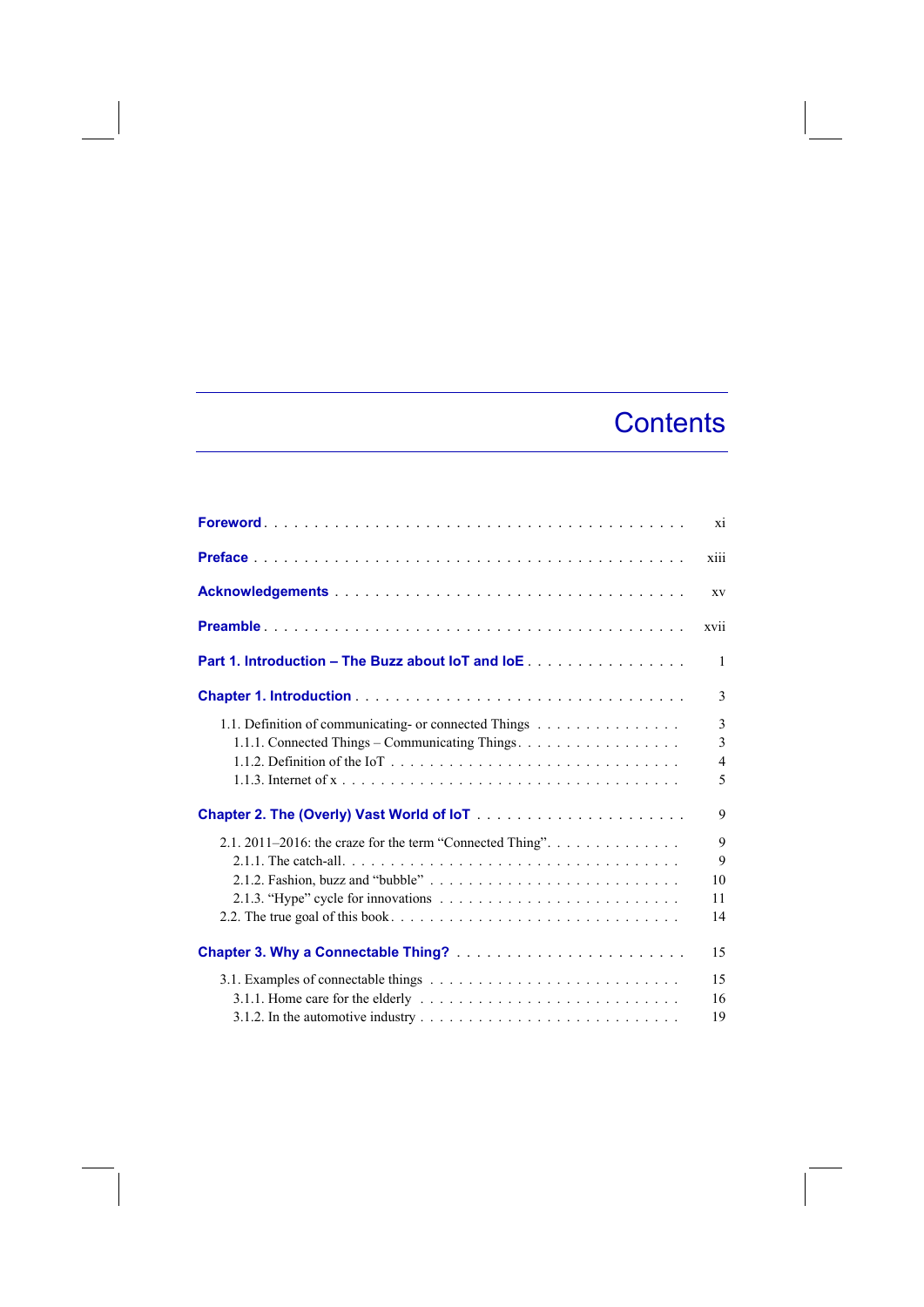## vi Secure Connected Objects

| Part 2. Constraints Surrounding an IoT Project.                                                                              | 21 |
|------------------------------------------------------------------------------------------------------------------------------|----|
| Chapter 4. Aspects to be Taken into Consideration                                                                            | 23 |
| 4.1. Aspects pertaining to the concrete realization of Connected Things                                                      | 23 |
|                                                                                                                              | 24 |
|                                                                                                                              | 24 |
|                                                                                                                              | 24 |
|                                                                                                                              | 24 |
|                                                                                                                              | 24 |
| <b>Chapter 5. Financial and Marketing Aspects Marketing Financial Association Chapter 5. Financial and Marketing Aspects</b> | 27 |
|                                                                                                                              | 27 |
|                                                                                                                              | 27 |
|                                                                                                                              | 29 |
| 5.2.1. Mechanical form and design vs ergonomics                                                                              | 29 |
|                                                                                                                              | 31 |
|                                                                                                                              | 31 |
|                                                                                                                              | 31 |
|                                                                                                                              | 32 |
|                                                                                                                              | 32 |
| 6.1.4. Industrialization, manufacturing process                                                                              |    |
|                                                                                                                              | 32 |
|                                                                                                                              | 32 |
|                                                                                                                              | 33 |
|                                                                                                                              | 39 |
|                                                                                                                              | 41 |
|                                                                                                                              | 41 |
|                                                                                                                              | 42 |
|                                                                                                                              | 43 |
| 7.2.1. Exposure of the human body to electromagnetic fields                                                                  | 44 |
|                                                                                                                              | 44 |
| 7.3. Societal regulations and individual freedoms (privacy)                                                                  | 45 |
|                                                                                                                              | 45 |
|                                                                                                                              | 45 |
| 7.3.3. Mandate 436, PIA and RFID and IoT applications                                                                        | 46 |
| 7.3.4. GDPR - General Data Protection Regulation                                                                             | 49 |
|                                                                                                                              | 51 |
|                                                                                                                              | 53 |
|                                                                                                                              | 53 |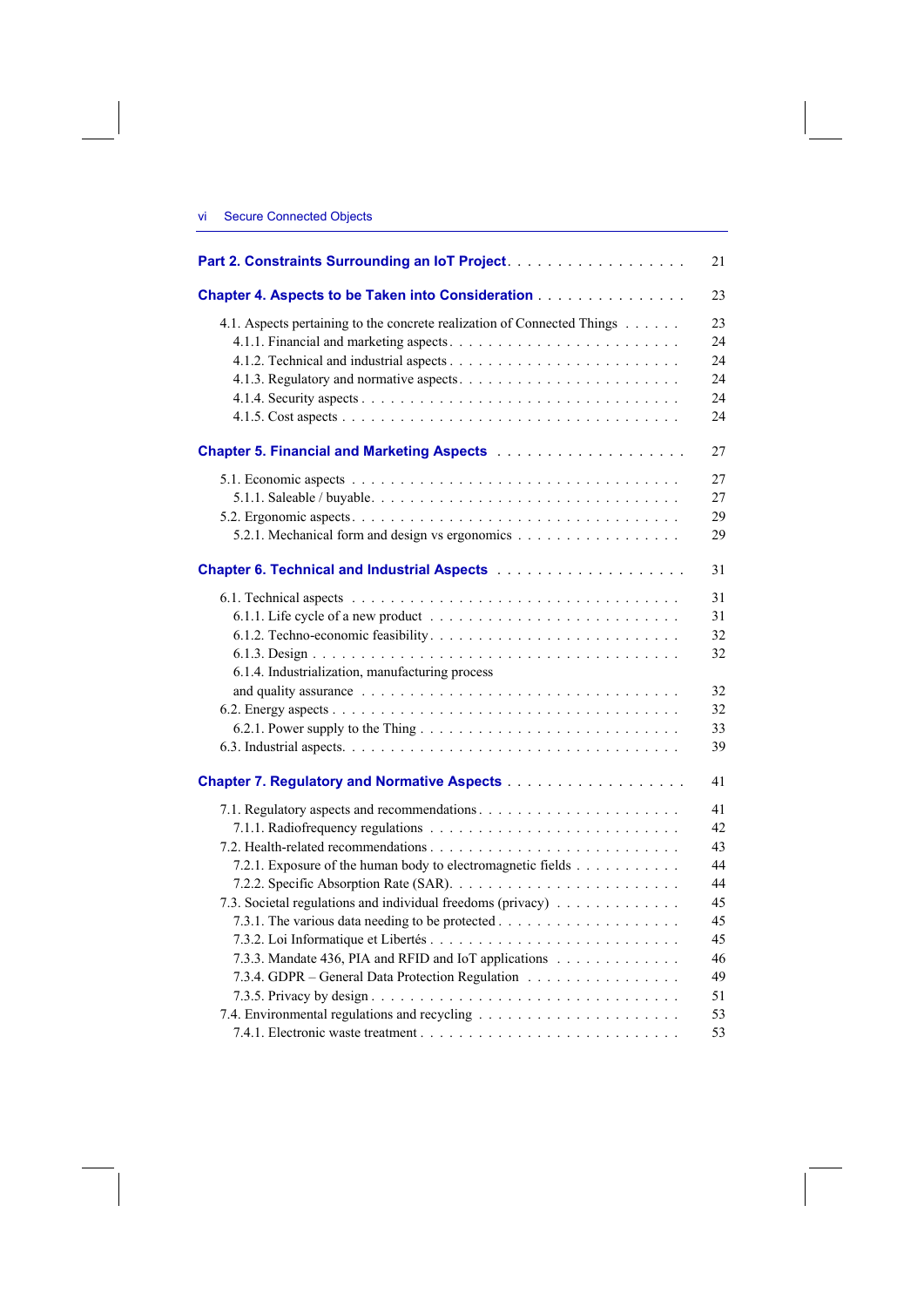|                                                        | 54  |
|--------------------------------------------------------|-----|
| 7.4.3. Labeling of electrical and electronic equipment | 54  |
|                                                        | 55  |
|                                                        | 55  |
|                                                        | 56  |
|                                                        | 56  |
|                                                        |     |
|                                                        | 59  |
|                                                        | 59  |
|                                                        | 60  |
|                                                        | 62  |
|                                                        | 63  |
|                                                        | 64  |
|                                                        | 67  |
|                                                        | 70  |
|                                                        | 71  |
| 8.1.8. Consumer Things, IoT, security and the Cloud    | 75  |
|                                                        | 80  |
| 8.3. Some thoughts about security, privacy and IoT.    | 81  |
|                                                        | 82  |
|                                                        | 83  |
|                                                        | 84  |
|                                                        | 84  |
|                                                        | 85  |
|                                                        | 87  |
|                                                        | 89  |
|                                                        | 89  |
|                                                        | 89  |
|                                                        | 92  |
|                                                        | 98  |
|                                                        |     |
| Chapter 10. Overall Architecture of an IoT System.     | 101 |
|                                                        | 101 |
|                                                        | 102 |
|                                                        | 102 |
|                                                        | 102 |
|                                                        | 106 |
|                                                        | 109 |
|                                                        | 110 |
|                                                        | 113 |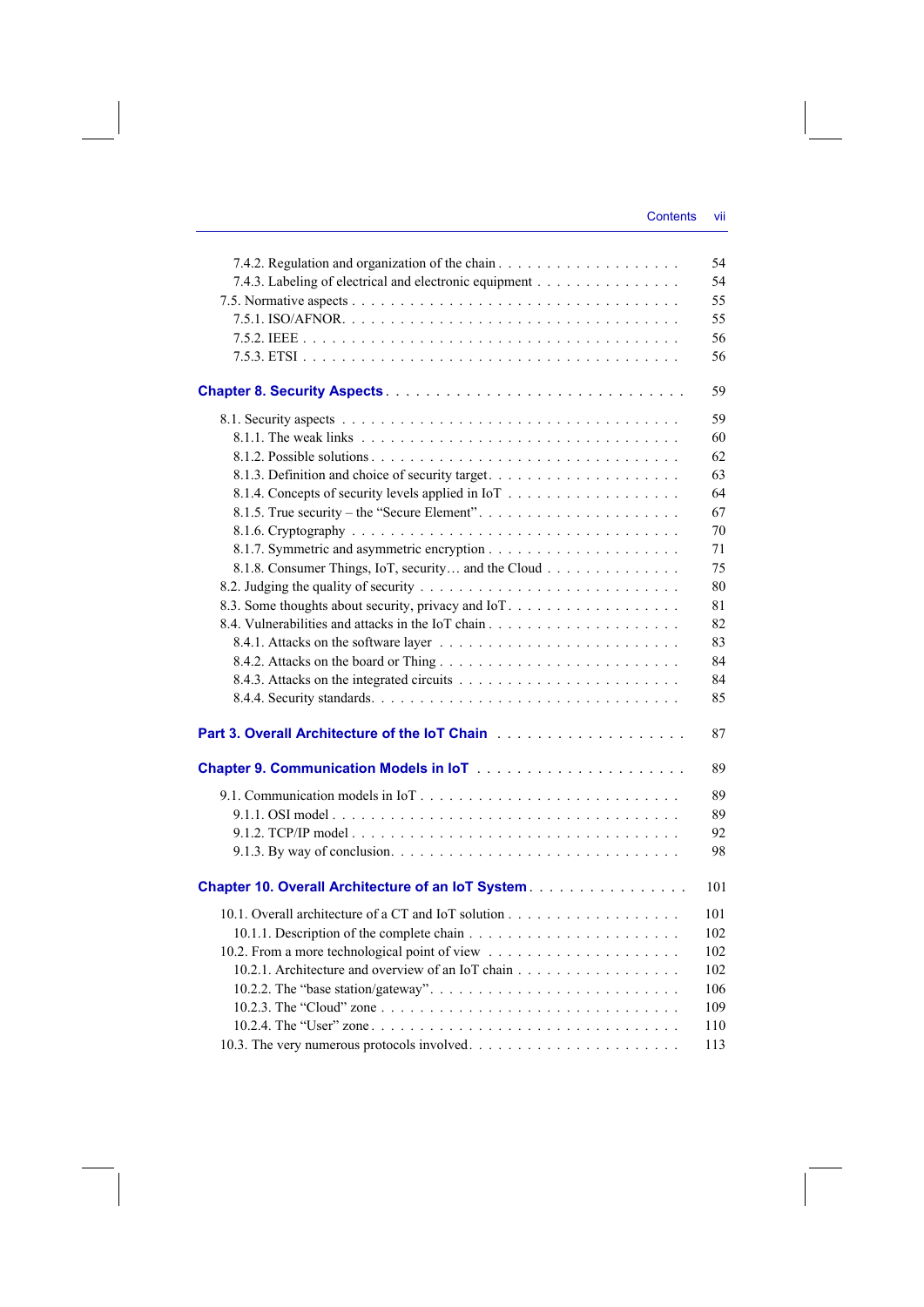## viii Secure Connected Objects

|                                                                                                                                | 117 |
|--------------------------------------------------------------------------------------------------------------------------------|-----|
| Part 4A. From the User (The Outside World) to the Thing <b>Farm A. Part 4A.</b> From the User (The Outside World) to the Thing | 119 |
| Chapter 11. From the Outside World to the Thing                                                                                | 121 |
|                                                                                                                                | 121 |
|                                                                                                                                | 121 |
|                                                                                                                                | 122 |
|                                                                                                                                | 122 |
|                                                                                                                                | 122 |
| 11.1.5. Short range SR Wide band (tens of meters).                                                                             | 124 |
|                                                                                                                                | 127 |
|                                                                                                                                | 127 |
|                                                                                                                                | 127 |
|                                                                                                                                | 128 |
|                                                                                                                                | 128 |
|                                                                                                                                | 131 |
| <b>Chapter 13. Means of Communication to</b>                                                                                   | 133 |
|                                                                                                                                | 133 |
| 13.1.1. Local or ultra-local non-operated RF networks                                                                          | 135 |
| 13.1.2. Extended-deployment operated RF networks                                                                               | 136 |
|                                                                                                                                | 136 |
| 13.2. Medium-range MR Wide-band (hundreds of meters).                                                                          | 136 |
|                                                                                                                                | 137 |
| 13.3. Long-range (LR – tens of kilometers) $\ldots \ldots \ldots \ldots \ldots \ldots \ldots$                                  | 138 |
| 13.3.1. NB, UNB, WB, UWB, FHSS,                                                                                                |     |
|                                                                                                                                | 138 |
|                                                                                                                                | 140 |
|                                                                                                                                | 146 |
|                                                                                                                                | 152 |
|                                                                                                                                | 153 |
|                                                                                                                                | 156 |
| 13.4.3. LR LTN in DSSS (spectrum spreading) –                                                                                  |     |
|                                                                                                                                | 167 |
|                                                                                                                                | 169 |
|                                                                                                                                | 192 |
|                                                                                                                                | 196 |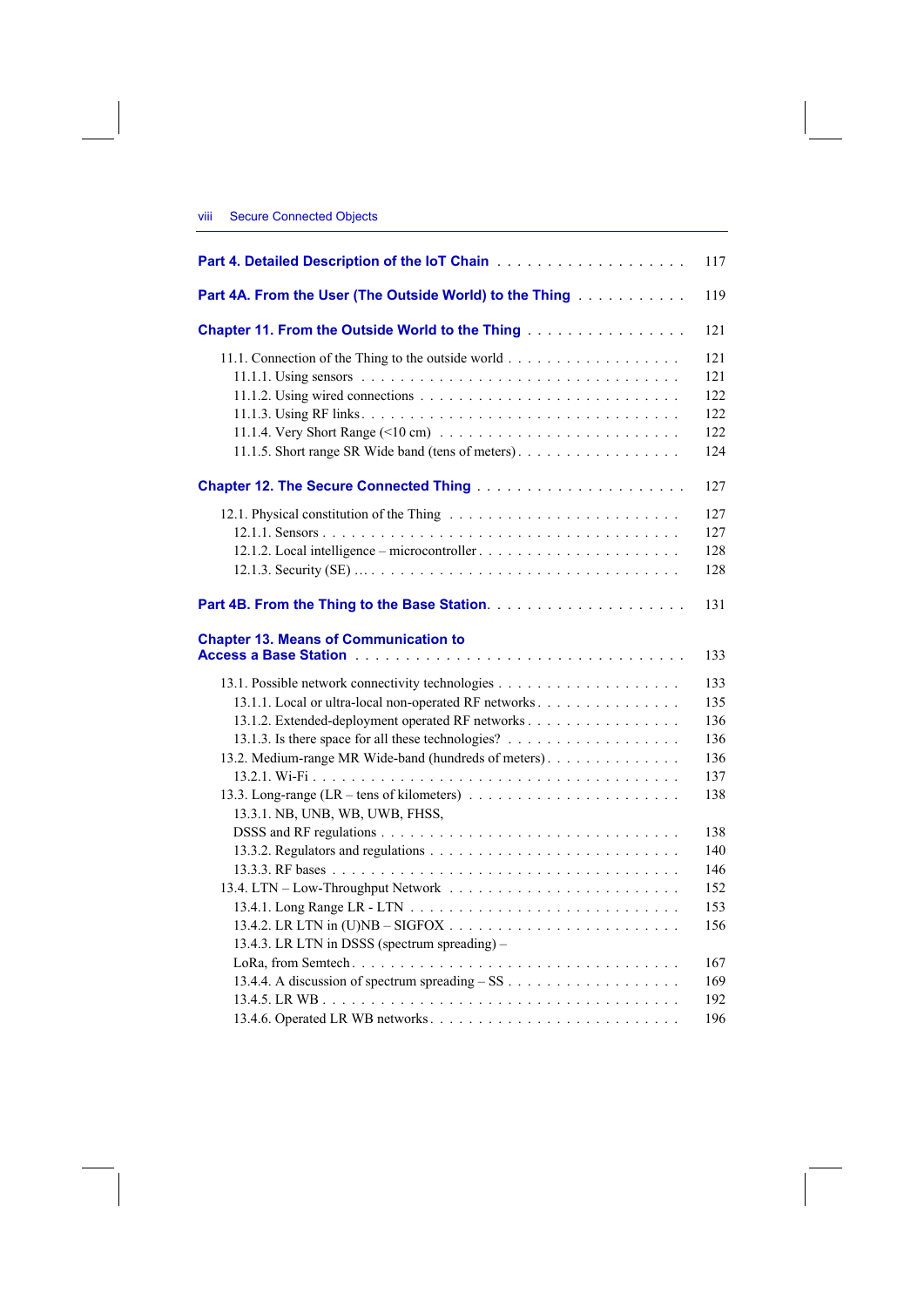| Part 4C. From the Base Station to the Server <b>Constitution of the Server</b> | 203 |
|--------------------------------------------------------------------------------|-----|
|                                                                                | 205 |
|                                                                                | 205 |
|                                                                                | 206 |
|                                                                                | 206 |
|                                                                                | 206 |
|                                                                                | 207 |
|                                                                                | 207 |
| 14.2.2. Problems of privacy and/or anonymity?                                  | 209 |
|                                                                                | 209 |
|                                                                                | 210 |
| 14.3.2. Integration of an IPv6 packet into an IEEE 802.15.4 frame              | 210 |
|                                                                                | 211 |
|                                                                                | 211 |
| 14.3.5. Constraints on "upper-layer" applications.                             | 211 |
|                                                                                | 212 |
|                                                                                | 212 |
|                                                                                | 215 |
|                                                                                | 216 |
| Chapter 16. Transport and Messaging Protocols.                                 | 219 |
|                                                                                | 219 |
|                                                                                | 220 |
|                                                                                | 220 |
|                                                                                | 221 |
|                                                                                | 221 |
|                                                                                | 225 |
|                                                                                | 226 |
|                                                                                | 227 |
| 16.6. MQTT - Message Queuing Telemetry Transport                               | 227 |
|                                                                                | 229 |
|                                                                                | 229 |
|                                                                                | 230 |
|                                                                                | 231 |
| 16.10. AMQP – Advanced Message Queuing Protocol                                | 232 |
|                                                                                | 233 |
|                                                                                | 233 |
|                                                                                | 234 |
|                                                                                |     |